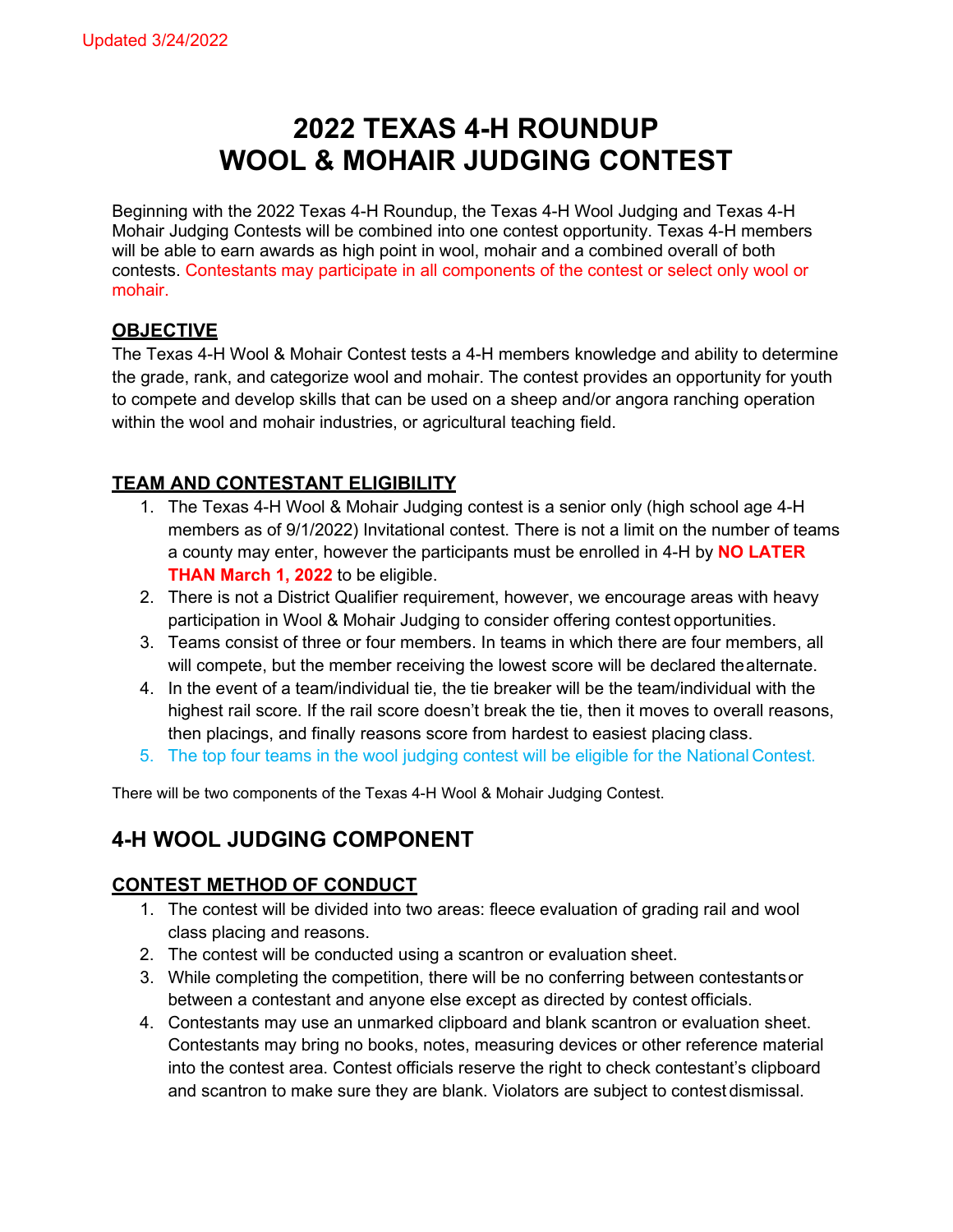5. Contestants should handle the fleeces with care and respect for fellow contestants. Fleeces should not be rough handled in any manner. Wool locks should pulled with care and only the minimum amount needed to complete reasons. Contestants will be warned for inappropriate wool handling and contestants can lose their privilege to handle fleeces or take samples.

#### **WOOL GRADING RAIL**

- 1. The contest grading rail will consist of a 30-fleece rail for a total score of 300 points. The rail will be divided into two 15-fleece wool rails. Contestants will have 15 minutes for each 15-fleece wool rail. Contestants may be timed and rotated through the rail.
- 2. The grading rail consists of three wool quality characteristics: wool quality, staple length, and clean fleece yield.
- 3. Contestants must determine the quality grade of each fleece. Each row in Table 1 contains a wool quality grade and this is defined by three different systems (blood grade, spin count, and fiber diameter). For this contest, grades are categories by the blood grade system. Contestants will receive 4 points for full credit for each correct wool blood grade selected. If contestants select a blood grade that is one grade above or below the correct grade, they will receive 2 points.
- 4. Contestants must determine the staple length category that each fleece would be classified into. Within each wool quality grade, there are length specifications that determine the fleece staple length classification. Cards with sample locks will be used on the rail for contestants to determine staple length. If a break in the fiber is encountered, the longest part will be used to determine staple length.
- 5. Contestants will receive 2 points for each staple length category correctly answered. No points will be awarded for incorrect answers.

|              | <b>Wool Quality Grades</b> |                       | <b>Staple Lengths</b> |                 |           |  |
|--------------|----------------------------|-----------------------|-----------------------|-----------------|-----------|--|
| <b>Blood</b> | Spin Count                 | <b>Fiber Diameter</b> | <b>Staple</b>         | French          | Clothing  |  |
| Grade        |                            | (Microns)             |                       | Combing         |           |  |
| Fine         | 64s, 70s,<br>80s           | < 22.04               | >3.00"                | $3.00" - 2.00"$ | 2.00"     |  |
| Half         | 60s and 62s                | 22.05-24.94           | >3.25"                | $3.25" - 2.25"$ | 2.25"     |  |
| 3/8          | 56s and 58s                | 24.95-27.84           | >3.50"                |                 | $<$ 3.50" |  |
| 1/4          | 54s and 50s                | 27.85-30.99           | >4.00"                |                 | 4.00"     |  |
| Low 1/4      | 48s and<br>lower           | > 31.00               | >4.00"                |                 | $<$ 4.00" |  |

#### **TABLE 1: WOOL QUALITY GRADE AND LENGTH STANDARDS**

6. Contestants will estimate the percent clean fibers based on raw fleece weight. If a contestant is within 4 points above or 4 points below the official percentage yield, they will receive full credit of 4 points. If the constant is within 8 points above or 8 points below the percentage yield, they receive partial credit of 2 points. Table 2 defines the average and normal range of clean fleece yields based on the different blood grade categories.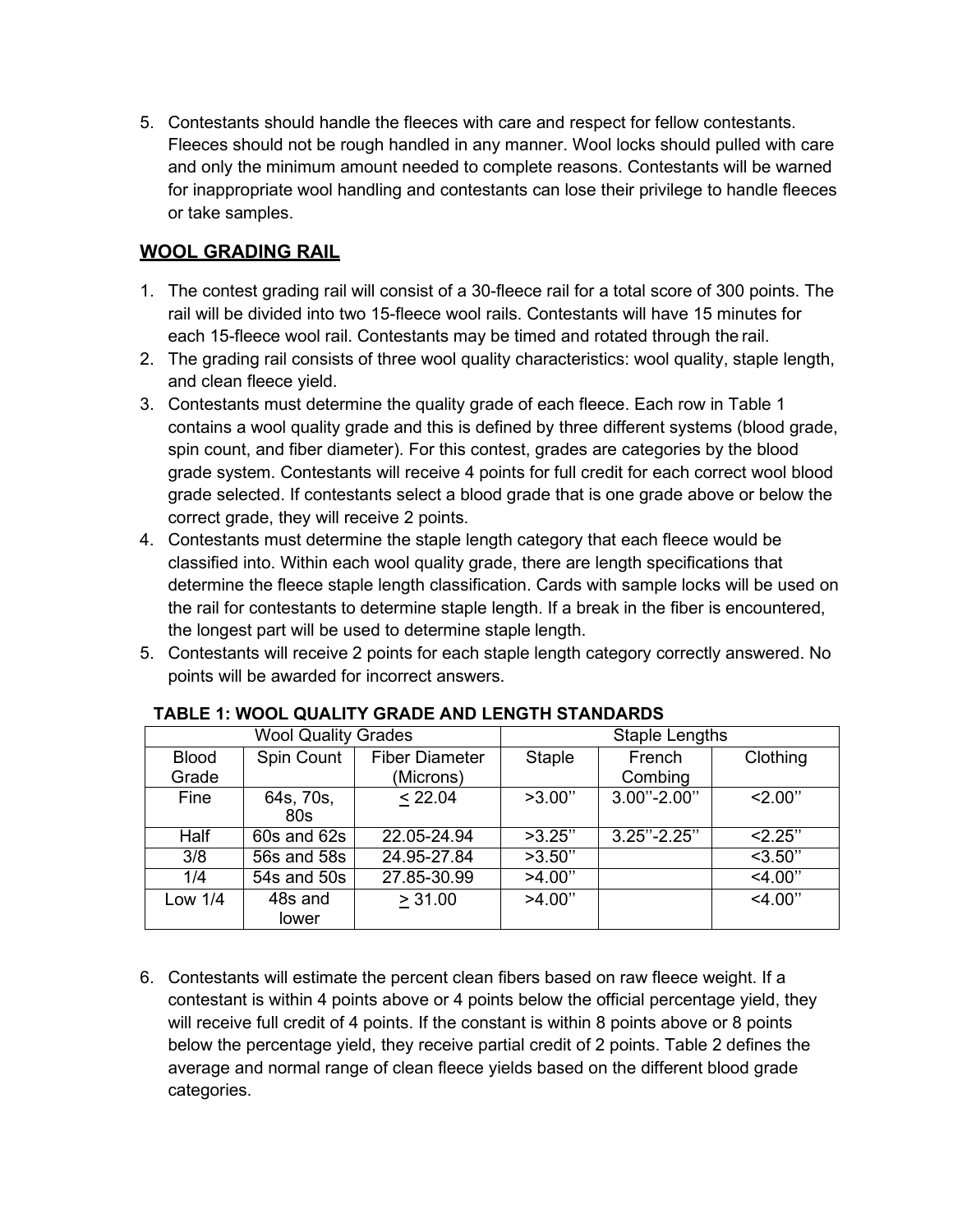|                    | <b>Wool Quality Grades (Blood System)</b> |       |         |       |                   |  |
|--------------------|-------------------------------------------|-------|---------|-------|-------------------|--|
| Clean Fleece Yield | Fine                                      | Half  | 3/8     | 1/4   | Low $\frac{1}{4}$ |  |
| Average (%)        | 50                                        | 55    | 60      | 65    | 65                |  |
| Normal Range (%)   | 40-60                                     | 45-65 | $50-70$ | 55-75 | 55-75             |  |

#### **TABLE 2: AVERAGE AND NORMAL RANGE OF CLEAN FLEECE YIELDS**

#### **VALUE DETERMINATION RAIL**

Contestants will determine the actual monetary value of 10 fleeces on the rail. The fleeces will be identified to the contestants prior to evaluating the grading rail and contestants will record their evaluations on a separate paper for use in determining an actual monetary value of each fleece. Contestants will be provided fleece weights and necessary economic values needed to make their calculations. Time will be provided for contestants to complete their evaluations. This contest will be scored separately from the wool contest and have its own awards.

### **PLACING CLASSES AND REASONS**

- 1. There will be a minimum and four (4) and a maximum of six (6) classes. Classes will consist of both commercial and breed type classes. Contestants will place four commercial fleeces within a class based on the important economic parameters of wool production. Pounds of clean wool produced, fineness, staple length uniformity of length and grade and character should be evaluated for placing commercial fleeces. Contestants will place four breeding fleeces within a class based on the genetic merit of each fleece. Pounds of clean wool, character, staple length, and fineness are all highly heritable traits that will be considered when placing the class. Possible breed fleeces include Rambouillet, Merino, Targhee, and Columbia. Each placing class is worth 50 points.
- 2. Staple cards may be used in classes to determine fiber length and uniformity.
- 3. Fleeces that don't make staple for the grade should be penalized and placed accordingly.
- 4. Contestants will have 15 minutes per class to complete the evaluation.

## **4-H MOHAIR JUDGING COMPONENT**

### **CONTEST METHOD OF CONDUCT**

- 1. The contest will be divided into two areas: fleece evaluation of grading rail andmohair placing and reason classes.
- 2. The contest will be conducted using a scantron or evaluation sheet.
- 3. While completing the competition, there will be no conferring between contestants or between a contestant and anyone else except as directed by contest officials.
- 4. Contestants may use an unmarked clipboard and blank scantron or evaluation sheet. Contestants may bring no books, notes, measuring devices or other referencematerial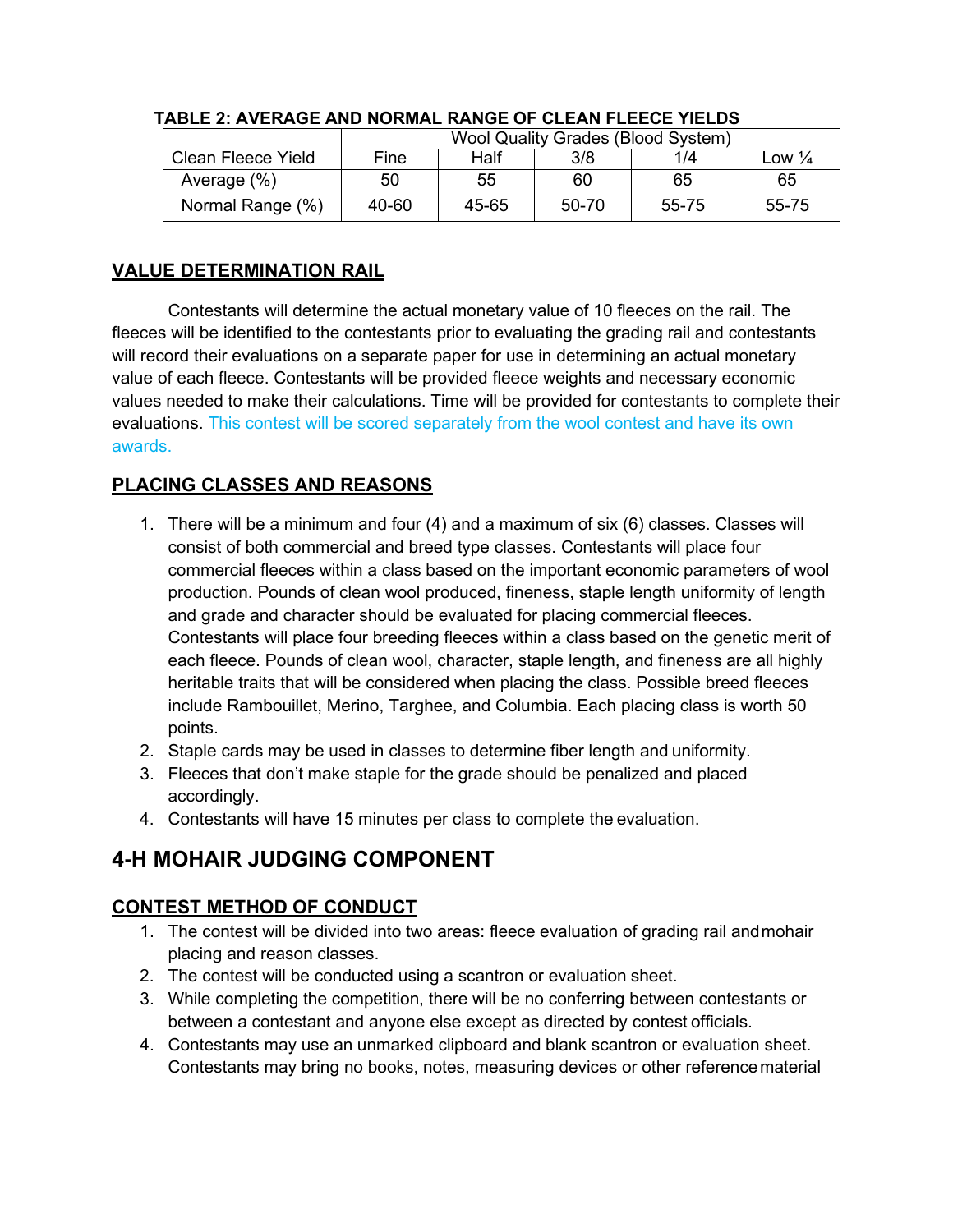into the contest area. Contest officials reserve the right to check contestant's clipboard and scantron to make sure they are blank. Violators are subject to contest dismissal.

5. Contestants should handle the fleeces with care and respect for fellow contestants. Fleeces should not be rough handled in any manner. Mohair locks should be pulled with care and only the minimum amount needed to complete reasons. Contestants will be warned for inappropriate mohair handling and contestants can lose their privilege to handle fleeces or take samples.

#### **FLEECE EVALUATION OF GRADING RAIL**

- 1. The contest will consist of a 30-mohair sample rail for a total score of 300 points. The rail will be divided into two 15-mohair sample rails. Contestants will have 15 minutes for each 15-mohair sample rail. Contestants may be timed and rotated through therail.
- **2.** The grading rail consists of six quality grades that are worth 10 points each. If the contestants are one box off from the official grade than the contestant is awarded 5 points; **except for kempy, which is an all or nothing grade.**
- 3. Contestants must determine the quality grade of each sample. Each row in Table 1 contains a mohair quality grade. For this contest, grades are categories by super kid, kid, yearling, fine adult, adult, and kempy. It is important that contestants do not remove a sample from the box that it is in.

#### **PLACING CLASSES AND REASONS**

- 1. Contestants will place four fleeces within a class based weighting the following characteristics: Finess and Uniformity (40%), Length (20%), Character (10%), Purity (10%), Condition and Yield (10%), Softness (5%), and Luster (5%). More detailed information is available within the Wool and Mohair Judging Manual (AS3-4.058)[.](http://texas4-h.tamu.edu/wp-content/uploads/Judging-Wool-and-Mohair.pdf) <http://texas4-h.tamu.edu/wp-content/uploads/Judging-Wool-and-Mohair.pdf>
- 2. Each placing class is worth 50 points.
- 3. There will be four classes.
- 4. Contestants will have 15 minutes per class.

## **AWARDS** *(Updated 3/23/2022)*

New for 2022 an Overall Fiber Evaluation High Point Team will be announced at the Wednesday Assembly.

Recognition will be given for Teams and Individuals in the Wool Judging and Mohair Judging portions of the contest.

Top 3 Teams and Top 3 Individuals of each portion of the contest will be recognized at the Assemblies. Awards will be given for placings beyond  $3<sup>rd</sup>$  during the Wool & Mohair Award presentation as well.